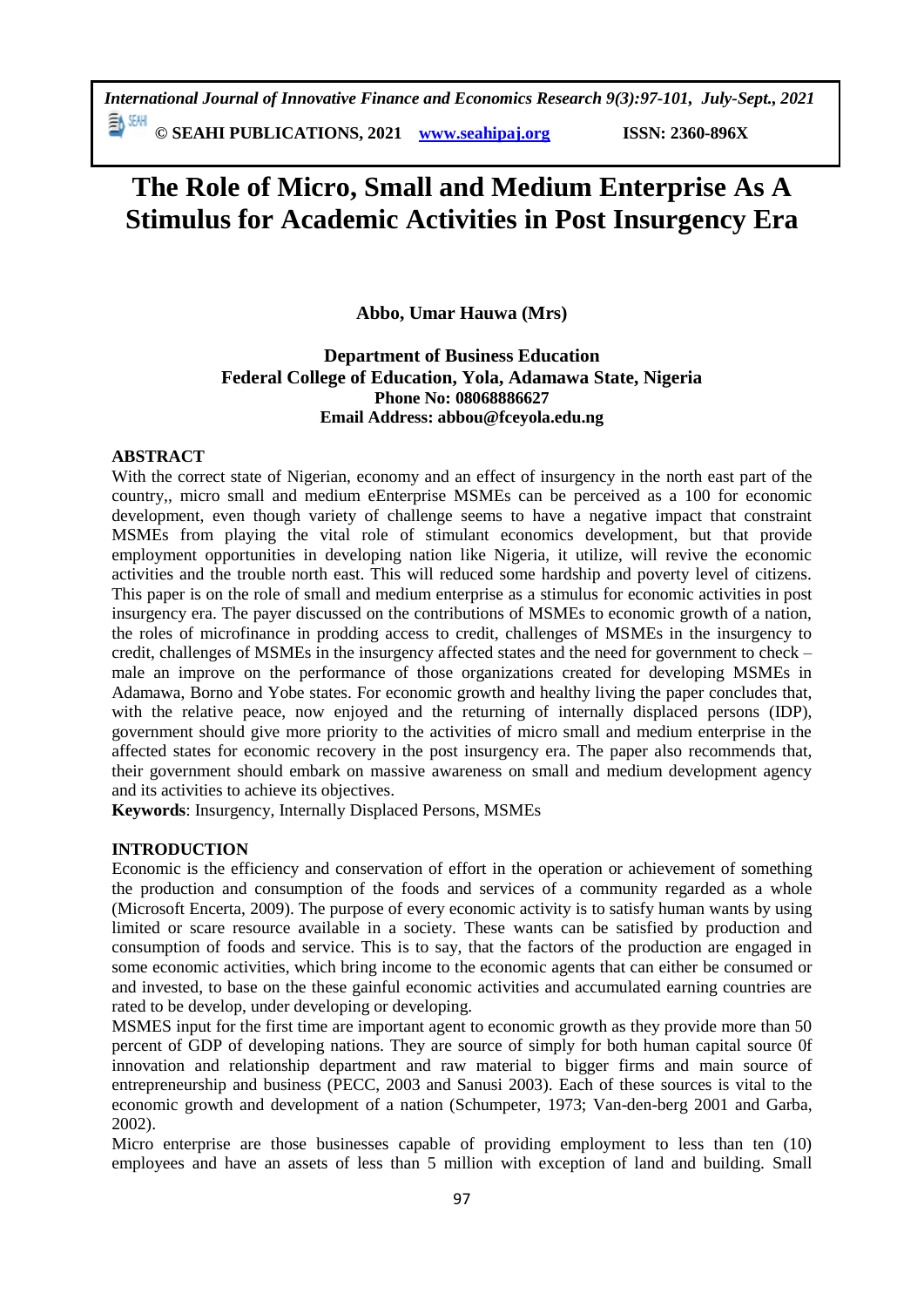enterprises are those business enterprises capable of employing 50 to 199 employees and have an assets of an amount from N50 million to 499.9 million with the exception of land building (National Policy on MSMES Report 2010).

According to Taiwo, Ayodele and Yusuf (2012) small and medium enterprises are very fundamental for Nigerian economy. However, over dependence, on crude oil has place less impact on other economic activities which result in unemployment, persistence increase in inflation rate, row capacity utilization of industrial activities and low emphasis on agriculture.

In spite of the significance of MSMES to the economic development of a nation like Nigeria particularly the north east region, not much priority was given by the government to realize the significance. This paper is an attempt to look at the contributions of MSMES to economic growth the role of microfinance in providing access to credit, challenges of MSMES is the northern part of the Nigeria and the nation off government to improve and the performance of those organization created for developing MSMES in the north east in order to provide the economic activities in post insurgency Era.

## **Goal/ Aims/ Objectives of MSMES**

#### **The Contribution of MSMES to Economic Growth**

The contributions of MSMES to economic growth of countries have been very significance are viewed as an engine of growth that contribute enormously to nations trial output development by increasing poverty alleviation export promotion and release.

In countries such as India, Indonesia and Mali SMES have been recognized to contribute more than 95% of the manufacturing sector and have become a very strong engine for development in terms of provision of employment, industrial output and export promotion.

MSMES are globally regarded as the back born of any economy that yields substantial loyal capital promotion helps achieving high level of productivity and capability provides opportunities for a sustainable enterprises financial sourcing development and employment (Olusegun Aganga, May, 22, 2015).

Micro small and medium enterprises (MSMES) in Nigeria have employed 60 million people which accounts for 48 percent of the nation's gross domestics products (GDP), Olusegun Aganga, (May, 2015).

Similarly, the contributions of small and medium enterprises (MSMES) in Nigerian GDP reveals that, industrial sector has recorded 41% agriculture 32% and services 27% (Walter et al; 2009).

However, despite the fact, that MSMES have been identified as a tool for economic development and provision of employment lack economy scale due to their limited size (Basil 2005). Poor absorption capacity and limited funds have, been identified as factors that hamper that department of MSMES in Nigeria (Taiwo, Ayodeji and Yusuf, 2012).

#### **The Roles Of Micro Finance In Providing Access To Credit**

Micro finance bank in Nigeria are financial institution entrepreneurs and organizations, access to credit facilities for their business. The loans are given to be paid back in small installments' with a little interest.

The government through the Central Bank of Nigeria (CBN) launched the microfinance policy, regulatory and supervisory frame work for Nigeria in 2005. The policy provided the legal and regulatory frame work for microfinance banking in Nigeria.

The policy resulted in the establishment of new microfinance banks and the conversion of some existing community banks to microfinance banks. The objectives is to create a sustainable and credible microfinance banks have provided the financial window to address the inadequate access to finance confronting the micro and small enterprises in Nigeria (Oni, Priko, and Ormin, 2012).

One of the procedures and requirement for assessing loan in the bank is through group credit guarantee scheme and which is based on the recognition of group in the society.

The bank also assesses the type of business individuals want to failure into people providing the required loan to beneficiaries.

In some cases perspectives customer has to be is business for at least one pear, operating same location for at least six month.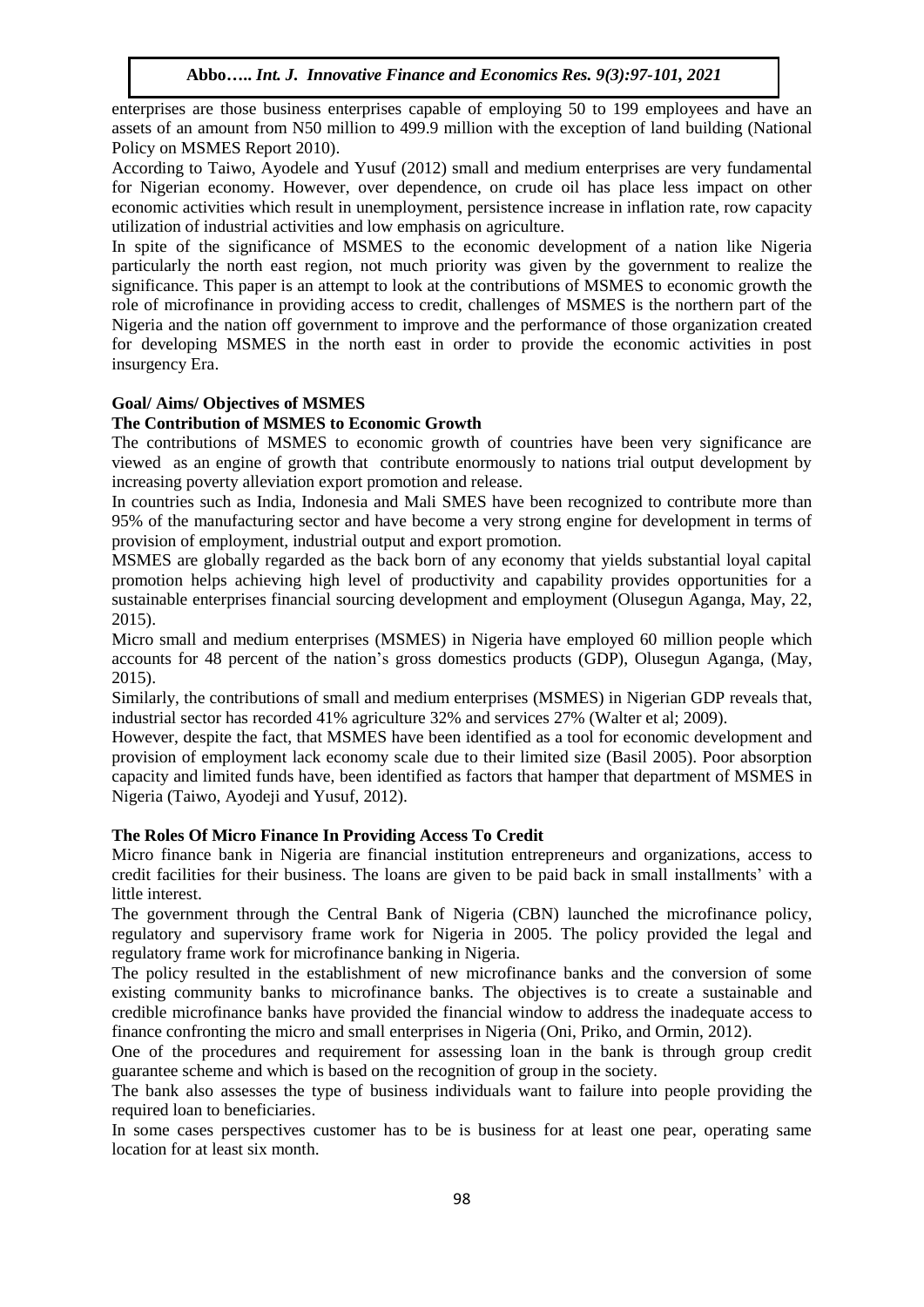#### **Abbo…..** *Int. J. Innovative Finance and Economics Res. 9(3):97-101, 2021*

The tenure on loans depends on the type of loan, it could range from one to months, four to six month or four to 12 months as the may be, even as loan repayments are made monthly except for group loans which are repaid weekly, and even on daily basis in recent times.

#### **Challenges Of MSMES In The North East Of Nigeria**

Despite the establishment of small and medium, enterprises development agency of Nigeria (SMDAN) in the 36 state of the federation under the Ministry of Commerce, and the state, to acquire some skills that will be helpful for them when trying to venture into their personnel enterprises, and the provision of industrial estate with free land allocation to MSMES in the state the trouble north east of Nigeria geared toward busting economic activates, it is still faced with numerous challenges. Some of which are enumerated as follows:

- 1. Asses to finance this sis one of the major obstacles face by MSMES in the insurgency affected areas. This is attributed to high interest rate, lack of strong into associated and inability to provide necessary collateral securities to be utilized to ensure loans. As a result of this, much capital for small firms working in the informal sector is generated through informal sources, for examples loans from family and trials.
- 2. Business in the insurgency affected areas faced challenges of military checkpoint in front of their business premises which discourage customers from visiting their shop. Also problems of thinking for business operation because of a every enforced by the government during the peak of the insurgency bad debt as a result of dead eroded by the insecurity and lastly, creasing of shop by military to occupy for their residential purpose.
- 3. There is decreased in population of number of people living within the affected region, this was due to the affected areas and also lack of patronage of good produce in the affected region because of the negation information going round. Those members of the Boko Haram sect are planning to trade poisonous commodity with the other part of the country.
- 4. Corruption on MSMES support and development, where small business loans and technical support that are to be given to entrepreneurs are been deviated by corrupt government authorities to different project that benefit them generally, similarly, the corruption by military personnel that are place on the highway checkpoint to check vehicle, made it compulsory for motorist to pay some money before passing; this led to high cost of goods.
- 5. Low level of awareness on government support or assistance from small and medium enterprise development agency of Nigeria (SMEDAN)

#### **The Need For Government To Check And Improve On The Performance Of Those Organizations Created For Developing MSMES In Adamawa, Borno And Yobe For Economic Recovery In The Post-Insurgency Era**

Despite the fact, that government has established the organization to support and regulate the activities of MSMES in Nigeria in Nigeria in general and Adamawa, Borno and Yobe particular and the establishment of small scale industrial that will provide employment opportunities to individuals at the state level, much need to be done.

With the relative peace now enjoyed in the insurgency states attention has to be given to those state in order to resolve normal economic activities for MSMES to grow for economic recovery and healthy living. Government needs to take prompt action on these following issues raised for economic recovery and growth in the insurgency affected states. These includes:-

- 1. There need for government to strengthen on the performance of small and medium development agency of Nigeria embarking on awareness campaign that will educate and enlighten the current and prospective MSMES managers on the important government organization like SMEDAN and microfinance bank and how can acquire funds to develop or start their own business.
- 2. There should be strong monitoring as corruption in the SMEDAN and military places on the highway checkpoint, dispensary action should be taken to any officer found to be corrupt.
- 3. Now that normally have returned to suggested state, ensure awareness campaign has to be taken by the negative information of planning to trade poisonous commodity with the other part of the country by members of the Boko-Haram sect.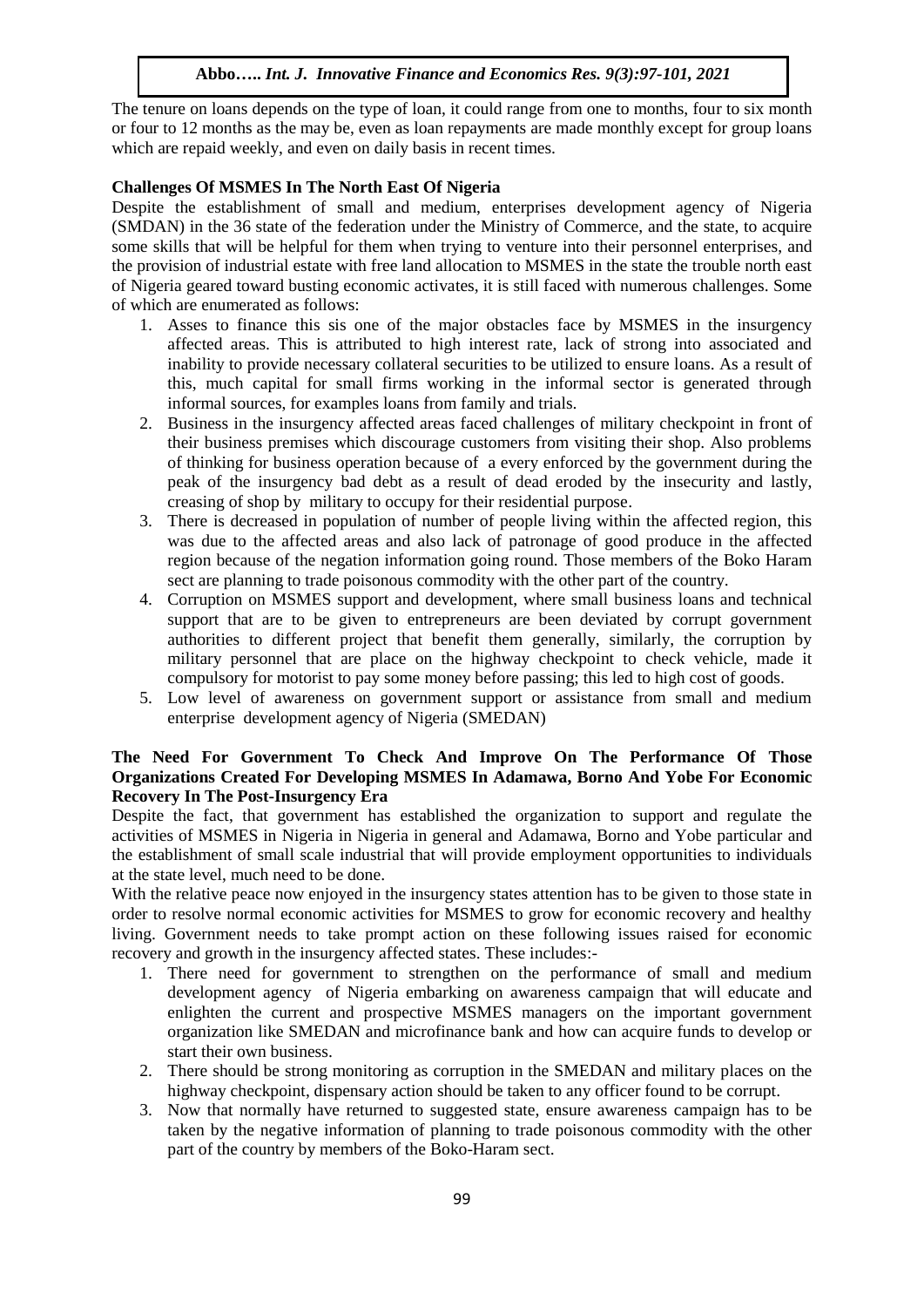# **Abbo…..** *Int. J. Innovative Finance and Economics Res. 9(3):97-101, 2021*

- 4. The Nigeria army should provide a lastly permanent solution for military checkpoint and Officers residential building so as to avoid distracting business activities in the state.
- 5. There is need for government and banks to provide easy access to fund, by providing at affordable rate of interest for MSMEs in the insurgency affected states.
- 6. There is need for government to reduce the number of regulatory agencies to register with in order to speed up business registration in the affected states.

## **CONCLUSION**

Micro small and medium enterprises in Adamawa, Borno and Yobe state of Nigeria, contribute to the economic department of Nigeria by providing empowerment opportunities and self –reliance.

The paper conclude that although the MSMEs are useful engines that promotes to the economic development of a nation like Nigeria, there are lot of challenges in the sector, especially in the trouble for years. This makes the challenges of that sectors to overriding the contributions.

Finally, with the relative peace now enjoyed and the returning of internally displaced persons (IDPs), government should give more priority to the activities of micro small and medium and medium enterprise in the affected state for economic recovered.

## **RECOMMENDATIONS**

For economic activities to bounce, Bank in the insurgency affected state; the following recommendations are offered.

1. The operational cost of MSMEs should be addressed towards attaining cost efficiency through the use of latest technology. The issues of power outages, access to good road ad work should be addressed.

2. Awareness of SMEDAN and its activities should be addressed for better outreach and impact.

3. The location of military checkpoint and residential building should be addressed by the government.

4. Access to finance by MSMEs should be affordable with low interest-rate.

5. The number of regulatory agencies that businesses register with, should be reduced, to ease cost of doing business and speech up the registration proceeding business and speed up registration process.

With the current state of Nigeria economic and effect of insurgency in the north east part the country, micro small and medium enterprise MSME can be perceived as a loop for economic development, even though variety of challenges seems to have a negative impact that cons train MSMEs from playing the vital role of stimulating economic development, but they provide employment opportunities in developing nation like Nigeria, is utilize, non will ravine the economic additions and the troubled north east. This will reduce some hardship and property level of citizens. This paper is on the roles of micro small and medium enterprise as a stimulus for economic activities in post insurgency era. The paper discussed on the contributions of MSMEs to economic growth of a nation, the role of microfinance in providing access to credit, challenges of MSMEs in the insurgency, affected state and the need of for government to check-mate and improve on the performance for those organizations created to developing MSMEs in Adamawa Borno and Yobe states. For economic growth and healthy living the paper concludes that, with the related peace now employed and the returning of all internally displaced persons (IDP), government should give more priority to the activities of micro small and medium enterprise in the ageded states for economic recovery in the post insurgency era. The paper is also recommend that, government should embark on massive awareness of small and medium development Agency and its activities to achieve its obeying.

# **REFERENCES**

G.S Ayuba reviving Nigeria economic.

A.S Bai .2016 diversification as a remedy to the impact of and applied anct.

Adekunle, P.A and Tella, A. (2008) Nigeria SMEs participation in electronic economic; problems and ways forward. Journal of internet Banking and commerce online.

12 (3), PP. 1-13 Available at; http:// www. Ajoi.ingo/index. Phg |afood|view|83603